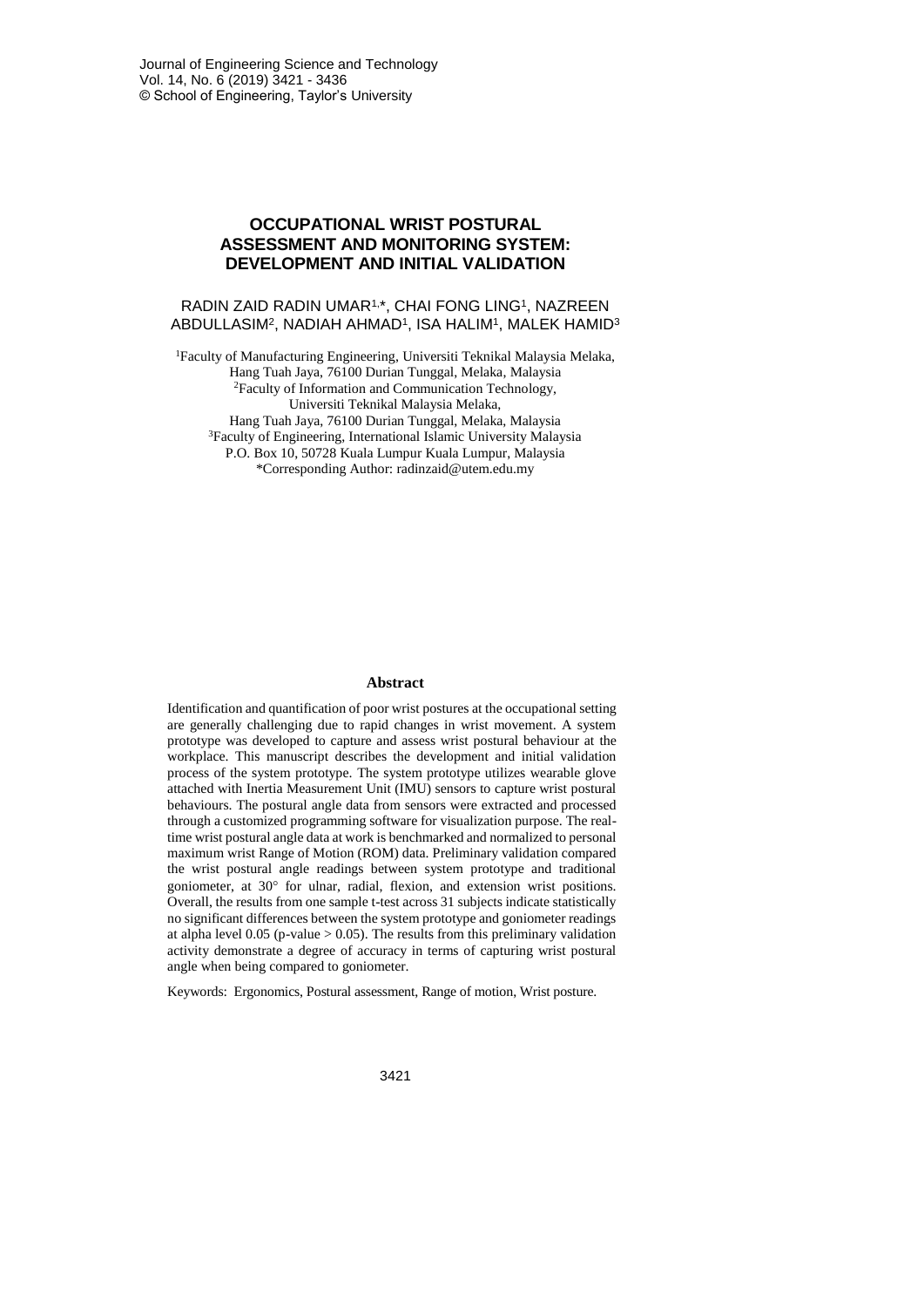### **1. Introduction**

Poor wrist posture has been identified as one of the main factors contributing to occupational sprain and strain. The US Bureau Labour of Statistics (BLS) reported with an incidence rate of 3.8%, where an approximated total of 42, 000 workers had experienced wrist injuries or illnesses in 2015 [1]. Among the wrist injuries or illnesses, Carpal Tunnel Syndrome (CTS) is known as one of the most common wrist injuries in the workplace. There has been a total of 139,336 CTS cases in California between 2007-2014, which amounted to an incidence rate of 6.3 cases per 10,000 full-time workers [2]. Washington State Compensation System reported that CTS cases compensation-related cost accounted for 10.2% of the total state fund allocated for work-related musculoskeletal disorders [3]. A recent study focusing on CTS cases, conducted across 5 different hospitals in Finland concluded that in a lifetime, over 3% of people will undergo surgery due to CTS [4]. Adoption of poor wrist posture at work can be due to many factors such as workstation design, tool design, and work habit. Proper identification of poor postures at work would be a first step in avoiding the development of wrist injuries.

Poor wrist posture is one of the established risk factors to CTS [2]. Frequent and extreme deviation from neutral wrist posture has shown association to alter carpal tunnel pressure, contributing to the onset development of CTS [5]. Identification and quantification of wrist postures at work are challenging due to rapid movements in real-life occupational scenarios. However, as the trend on the application of the integrated system in workplaces gains momentum, the technological advances applied to the field of occupational ergonomics may provide a more comprehensive and efficient way to manage the issue. As an example, human postures can already be detected through motion capture technologies, widely used in gaming and film making industry. Applying the technologies to identify poor postures at work helps to expand the usefulness of the technologies beyond the entertainment realm. The application of technology that promotes a cyber-physical system also aligns with the emerging concept of Industrial Internet of Things (IIOT) and Industry 4.0 in general [6, 7].

Industrial Internet of Things (IIOT), in which, technologies have been utilized as a platform for "big data" storage and analysis have been trending in manufacturing industries [8]. Identification of poor posture has traditionally been done manually through observation and goniometer. With the advent of technologies such as an accelerometer or Inertial Measurement Units (IMU), the postural angle can be identified through sensors, and the captured data can be digitalized through a cyberphysical system enabler. The real-time data obtained from sensors provide a wealth of data that can be analysed for specific trends and patterns. This concept of wearable Intelligent Health Monitoring System (IHMS) to deliver and track information regarding health status has recently gained attention from researchers [9-12]. However, existing IHMS has been primarily focused on health care and consumer sectors. There has been a limited application of IHMS in industrial settings. Digitalizing postural angles at occupational settings, and treating the real-time data captured as a "big data" for the purpose of monitoring trends of poor working posture is in line with the general direction of IIOT.

An automated assessment system has been envisioned to identify, quantify, and monitor wrist postural behaviour at work. Detection of wrist posture behaviours in real-time would provide a tool for engineers and managers to identify poor wrist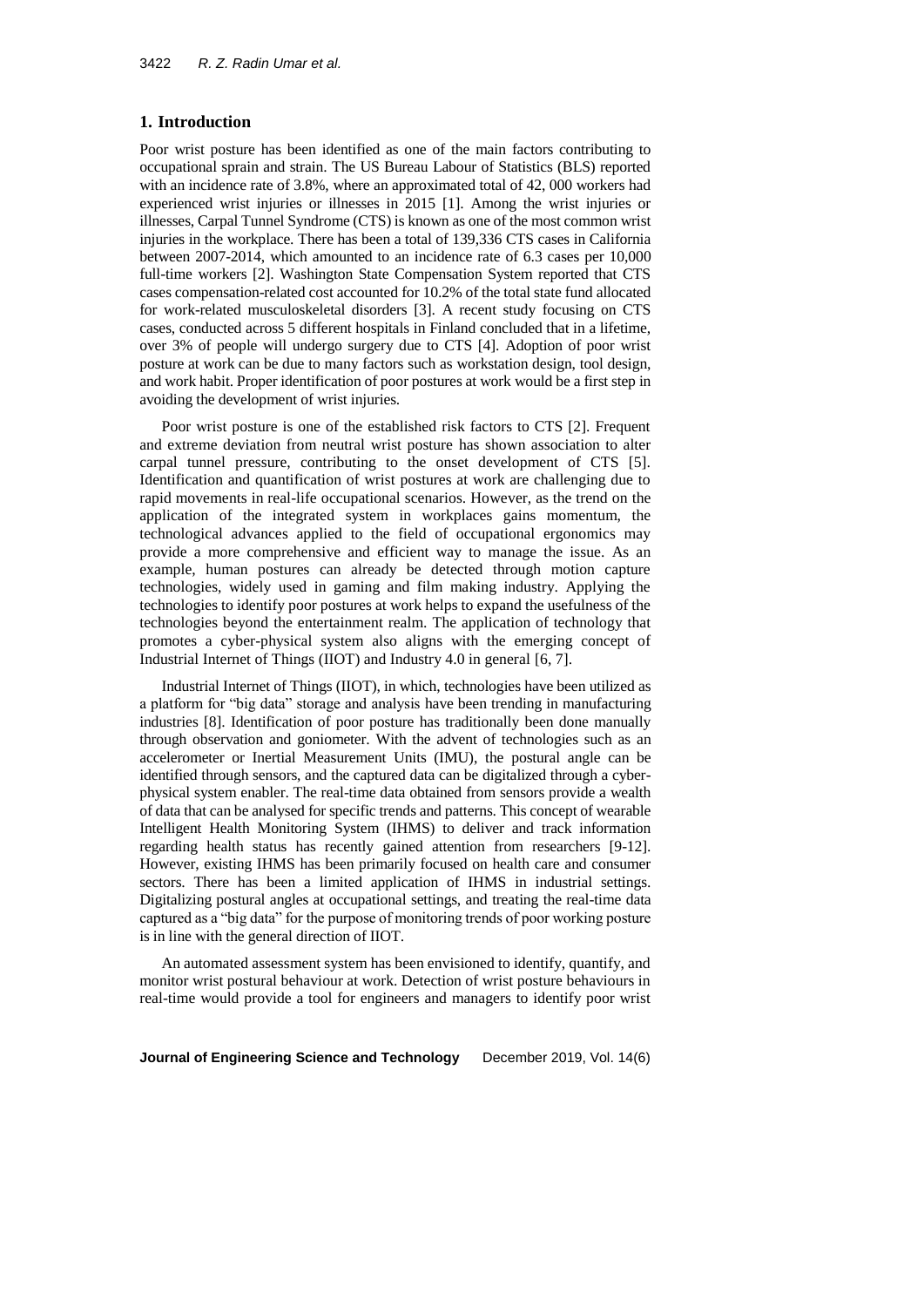posture at work, assess its consequences, and consequently becomes a basis for intervention and improvement such as workstation/tool redesign or workers' training program. The study specifically aims to describe the system prototype development of a wrist postural assessment and monitoring system, as well as preliminary validation process of the captured wrist behaviour data.

#### **Wrist postural assessment and monitoring system**

Few studies by Moore and Garg [13] and Kilbom et al. [14] have documented the challenges to identify and quantify wrist postural behaviours in workplace settings. Among the challenges include high work pace, limited and restricted area to observe and a combination of different movements and tasks resulting in difficulties in observing wrist motions [15]. Current tools to assess postural behaviour are limited in terms of specificity, sensitivity and have limited consideration of individual differences in postural capabilities and limitations, as described in the authors' other manuscript. A new tool system was developed in an attempt to address these issues.

With the breakthrough in technology, utilization of wearable devices to capture real-time and objective wrist postural data may allow for a better overview of wrist postural behaviour assessment at work. Utilization of Inertia Measurement Unit (IMU) sensors would allow capturing several data parameters on wrist posture, consequently interpreting those data to assess wrist postural behaviour at work. Instead of using absolute angle data over time to assess and monitor wrist posture behaviour, it is proposed that the data be represented in normalized value for data interpretation. This normalization of wrist angle over the maximum range of motion angle may account for individual differences in postural capabilities and limitations. Workers' with onsets of injury of musculoskeletal disorders (MSDs) will have a lower maximum range of motion value compared to normal healthy workers, so their normalization will result in higher value for the same task compared to their healthy counterparts. Assessment that uses normalization of an assessed task against maximal capacity is not new, as being used in measuring muscle activities using electromyography (EMG) [16-18].

Current works on using IMU to detect postural behaviours has gained some attention from researchers. IMU that is traditionally used in gaming and film-making industries has been utilized in capturing postural angles by researchers in the field of ergonomics. The ability of IMU to capture real-time postural angle would allow objective-based ergonomics assessment. Vignais et al. [19] developed an assessment system that uses IMU to capture postural data, and feeding them back to the system to calculate Rapid Upper Limb Assessment (RULA) scores. Li et al. [20] integrated IMU in a safety helmet to detect possible fatigue and sleepiness from head gesture motion data. Chen et al. [21] developed an assessment system integrating IMU with Microsoft Kinect to capture motion data for construction workers. This preliminary work concludes that IMU has a great potential in overcoming the accuracy limitation of the Kinect system. Similarly, Tian et al. [22] investigated the fusing of IMU and Kinect data to improve the accuracy and robustness of trajectory tracking. Peppoloni et al. [23] proposed the integration of IMU with Electromyography (EMG) system to look into the possibility of using motion and muscle activity information of the upper limb to conduct an ergonomics risk assessment. Similar to Vignais et al. [19], the IMU estimated the postural angle as input for RULA scores. A more recent study by Yan et al. [24] proposed a warning system that makes use of IMU to capture postural angles at neck and lower back to provide information on postural behaviours for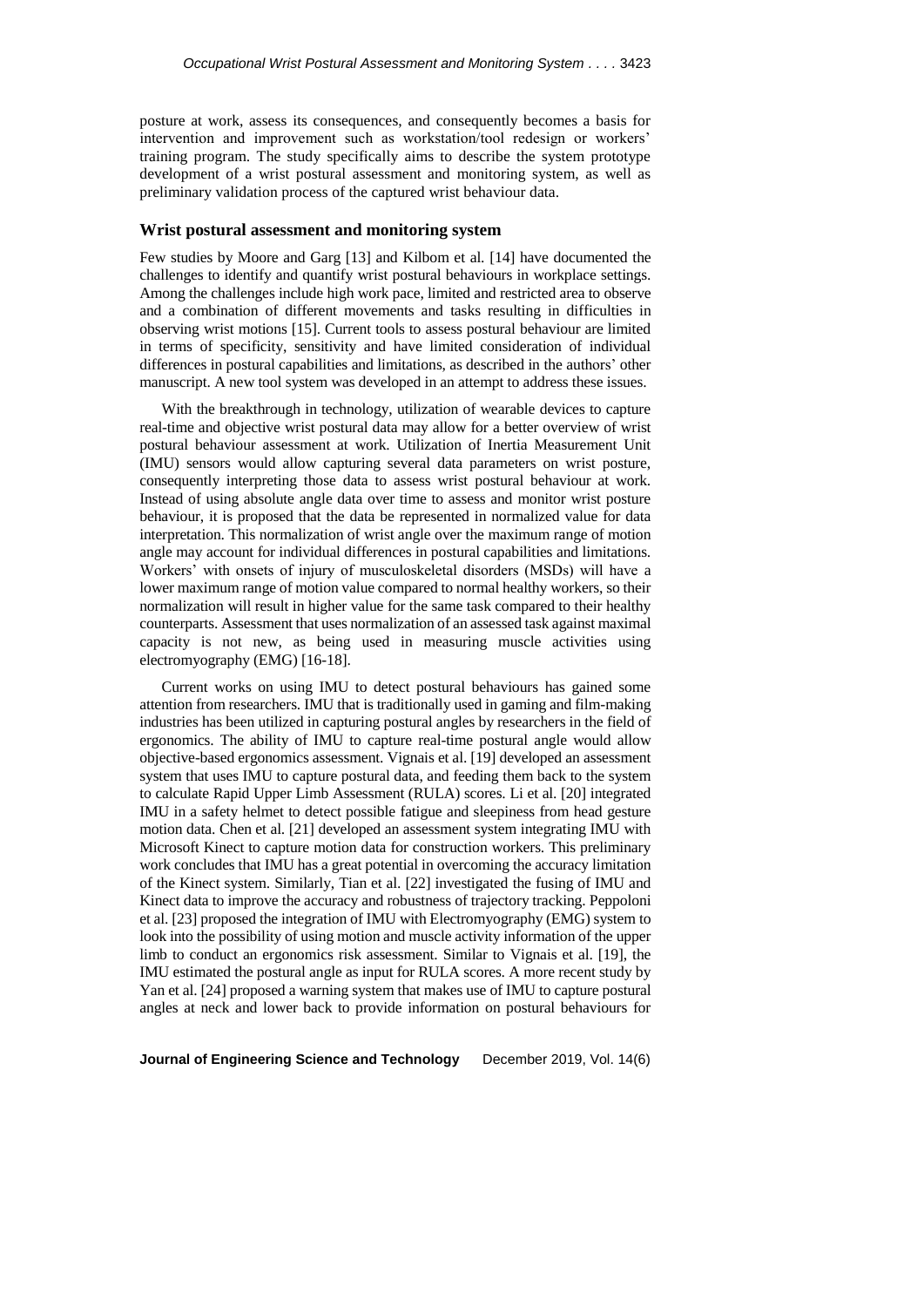construction workers. The similarity of these systems is that they use the IMU system to capture postural motions for ergonomic assessment purpose. However, none of them specifically looksinto wrist postural behaviour in details. None of these systems was designed to be normalized to the individual maximum range of motion (ROM), which is the concept used for the system proposed in this study. In addition, the IMU sensors used in the proposed system is relatively smaller compared to previous studies, due to the advances in technology.

## **2. Methodology**

The development of the system prototype described in this study consisted of three steps. The first step involves system architecture development. A system prototype, consisting of physical hardware and a custom-programmed software was then developed based on the proposed architecture. The system prototype undergoes a preliminary validation process to ensure the accuracy and reliability of measures.

## **2.1. System architecture development**

A system architecture, as shown in Fig. 1, was developed to represent the conceptual framework of the proposed system. The physical part of the system consists of a wearable glove with Microelectromechanical system (MEMs)-based Inertia Measurement Unit (IMU) sensors. The worker to be assessed will wear the glove, and perform a series of calibration activities before performing maximum voluntary ROM on wrist ulnar, radial, flexion, extension deviations.

The angle value of the maximum ROM is captured by the software and will be stored in the system software as baseline data. After the benchmarking activity, the worker will be asked to perform or simulate occupational task while the system captures the real-time wrist motion behaviour. The wrist postural data will then be normalized to the maximum voluntary wrist ROM captured earlier. A graphical User Interface (GUI) was created to display data and assist assessor to interpret the data. The detailed description of the architecture development has been documented in the authors' other manuscript.



**Fig. 1. Conceptual architecture of wrist range-of-motion (ROM) assessment system to assess and monitor wrist postural behaviours at workplace.**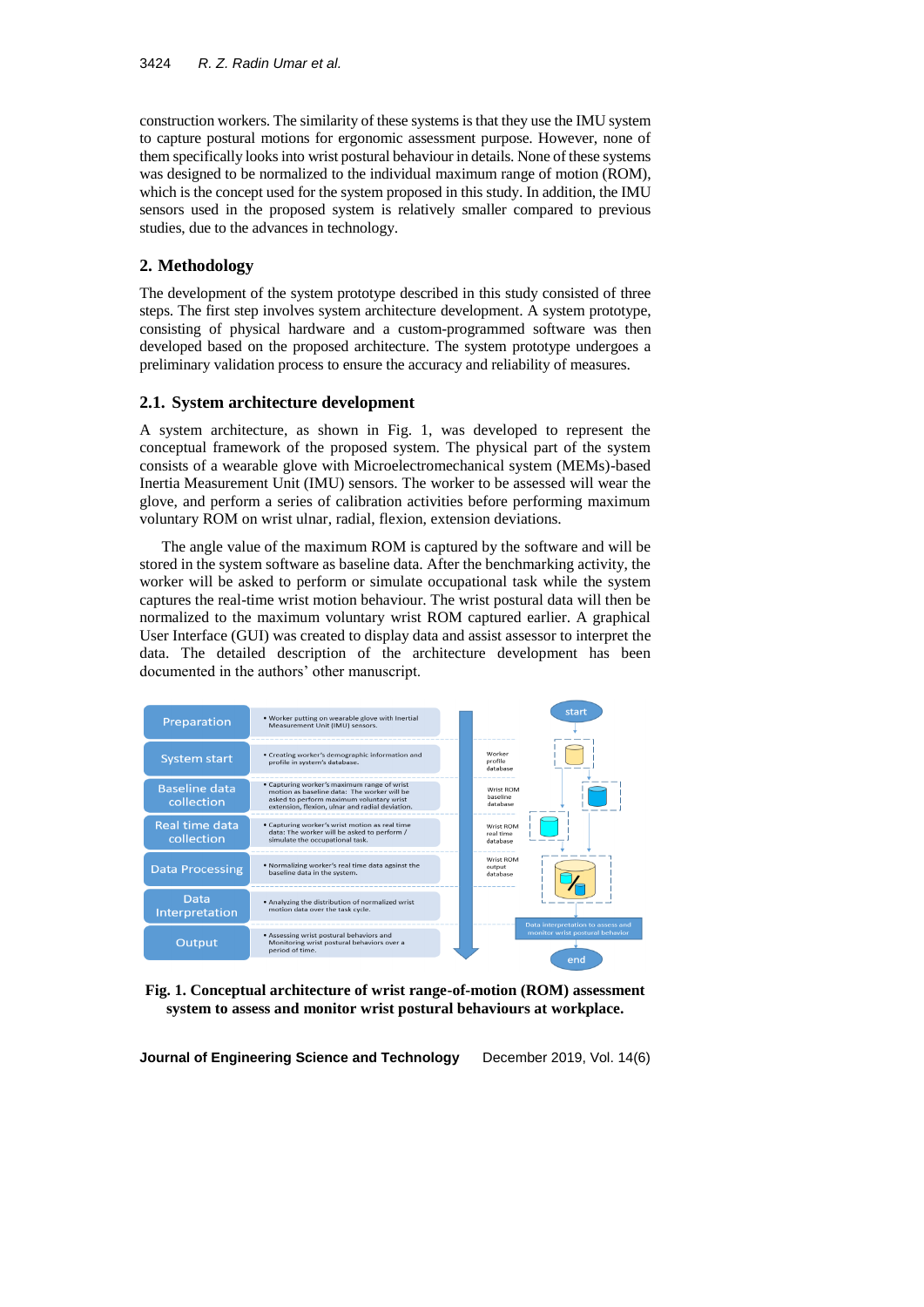#### **2.2. System prototype development**

A system consisting of physical hardware and a custom programmed software was developed to capture wrist behaviour (Fig. 2). System hardware consisted of a computer and MEMs based IMU sensors to capture physical posture parameters from generated motion. IMU sensors that consisted of accelerometers captured raw acceleration data from the sensors' movement. The acceleration data of each sensor were converted to velocity data, and further to positional data to allow mapping of each sensor's coordinate in 3-dimensional space through x, y, and z axes. The customized algorithm in the developed prototype software maps the relative positioning and coordinates of two sensors, before calculating the angle through positional differences between the sensors.

The IMU sensors from commercially available motion capture system (Perception Neuron by Noitom Ltd, Miami, FL, USA) were integrated into the system. The sampling rate of data from the IMU system can be set up to 120 frames per second. The data captured from IMU can be communicated and transferred wirelessly to the running software in the computer, allowing complete freedom of movement of the hand. The data will be converted to a Biovision Hierarchy (BVH) file format for further processing. BVH is a standard file format containing ASCII text to store data of standardized points of skeletal structure based on human skeleton landmark. Data from system hardware will be imported to a computer. The computer provides processing power to compile, process, and visualize data.

A custom-developed programme, known as ROM BVH reader was developed using a Java-based open-source computer programming language 'processing'. This reader serves the purpose of extracting BVH data from the system hardware. Data from BVH files will then be imported to ROM BVH reader, and the reader will extract data points on the wrist region. The extracted BVH data will be organized based on positional data and categorized in different axis. Each data is sorted by frame. The data extracted is in text format compatible with Microsoft Excel for external storage and detailed analysis.



**Fig. 2. System prototype consisting of hardware and custom software.**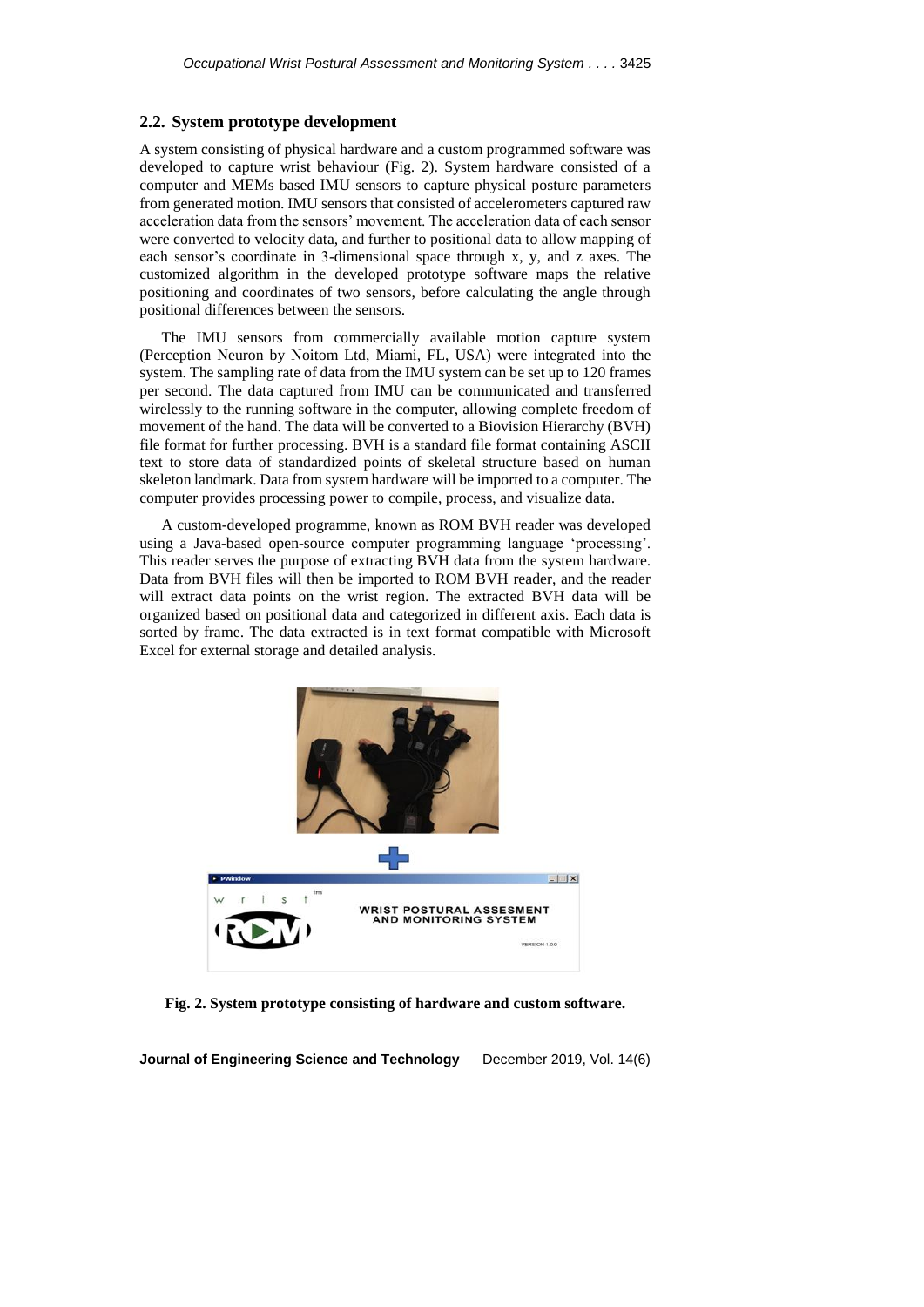## **2.3. System prototype preliminary validation**

The next stage involves initial validation of the developed system prototype, where the values of wrist postural angles captured using the system prototype were compared to the manual readings from goniometer. The purpose of this preliminary validation is to check for accuracy of the system prototype to capture wrist postural angle in ulnar, radial, flexion and extension deviation positions.

## **2.3.1. Subject**

In this initial validation stage, the study recruited 32 healthy subjects, without prior history of MSDs. The subjects consisted of 15 males and 17 females. Subjects recruited were young adults (Mean age  $= 24$ ,  $SD = \pm 6.71$ ). Among the inclusion criteria is that all subjects should be right-handed and were free from any wrist injuries or diagnosed MSDs for the past six months. Subjects with current and recent cases of wrist related injuries and musculoskeletal disorders may directly affect their motions and consequently, affect the reading. Right handedness was required as the prototype of system hardware and software were set up to only capture data from the right hand.

## **2.3.2. Protocol**

Before data collection started, all subjects were given a briefing about the purpose of the study. Subjects were informed of their rights, including the decision to withdraw from the study at any time. Subjects were given an opportunity to ask any question that they may have before the commencement of data collection. Subjects were then asked to complete consent and demographic form. The dimensions of their hands were measured. The subject was set up with a glove and wearable IMU sensors on their right hand. They were then instructed to do a series of calibration activities to ensure proper data readings from the IMU system. Once the system is calibrated, the subjects were asked to sit down in a testing rig. The testing rig setup consisted of a chair, desk, goniometers, camera stands were arranged as shown in Fig. 3. Videos of the wrist motions were recorded from top and side views throughout the data collection process.



**(a) (b)**

**Fig. 3. Experimental set-up for study: (a) Side view. (b) Top view.**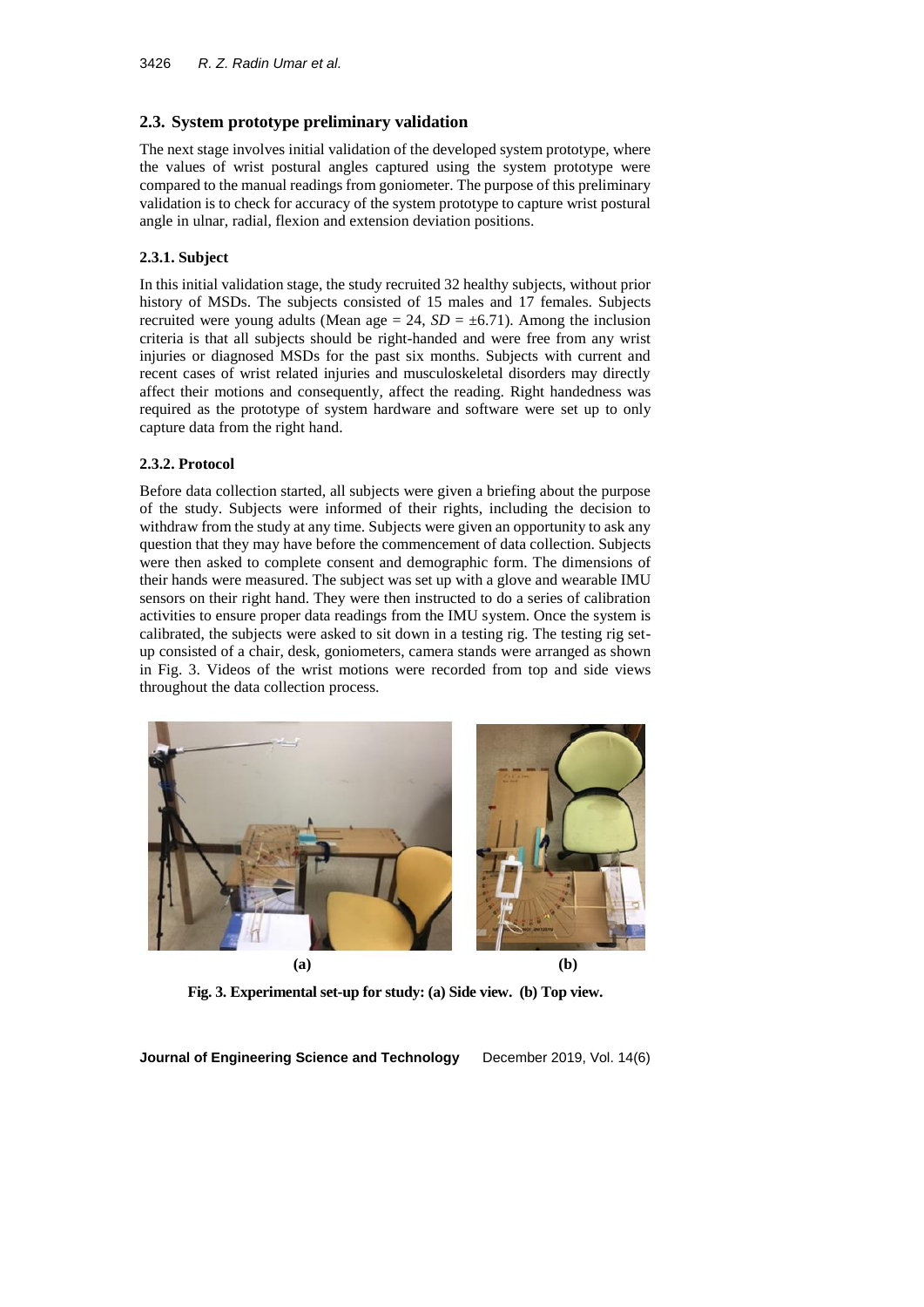Subjects were asked to adjust the chair height to allow the elbow to be rested on the upper-limb support rig at an angle of 90°. The shoulder and upper arm should be in a neutral and relaxed position. The researcher would check if the shoulder is raised, or the upper arm is abducted, and make arrangements of the rig to modify the posture accordingly. Once the subjects were in the right position, a wrist support jig is applied to keep the wrist location in one place. The researcher would check if the wrist support jig restricts the subject's wrist movement and would take necessary action to allow for the subject's free motions of the wrist area. A few preliminary trials were conducted to get subjects to familiarise with the specific motions of the wrist to be performed in this study, specifically ulnar, radial, flexion and extension deviations.

Subjects were then instructed to perform a series of wrist motion deviations with reference to the goniometer on the test rig as the system prototype begins, recording the data. The subjects started with a neutral, pronated wrist position, which they have to maintain for a duration of 5 seconds. They were then instructed to move their wrists to an ulnar position at 30° from a neutral position.

A reflective lining on top of the glove provides a visual indicator to subject on the angle they have to get to. At 30° ulnar deviation, the subject was asked to maintain the position for a duration of 5 seconds, before returning to neutral wrist position. This activity was repeated in which, the subject was instructed to maintain the position for radial deviation at 30° angle. The rig was then modified by the researcher for flexion and extension deviation setup, while the subject remains seated in position. Once the setup was ready, the subject would begin with sustaining a neutral pronated wrist position for a period of 5 seconds, before being instructed to move their wrist in wrist flexion and extension at 30° angle from a neutral position. Similar to previous activities, the subjects were required to sustain their wrist position for 5 seconds once their wrist was angled at 30° flexion and extension positions. Data collection protocol is summarized in Fig. 4.



**Fig. 4. Data collection protocol.**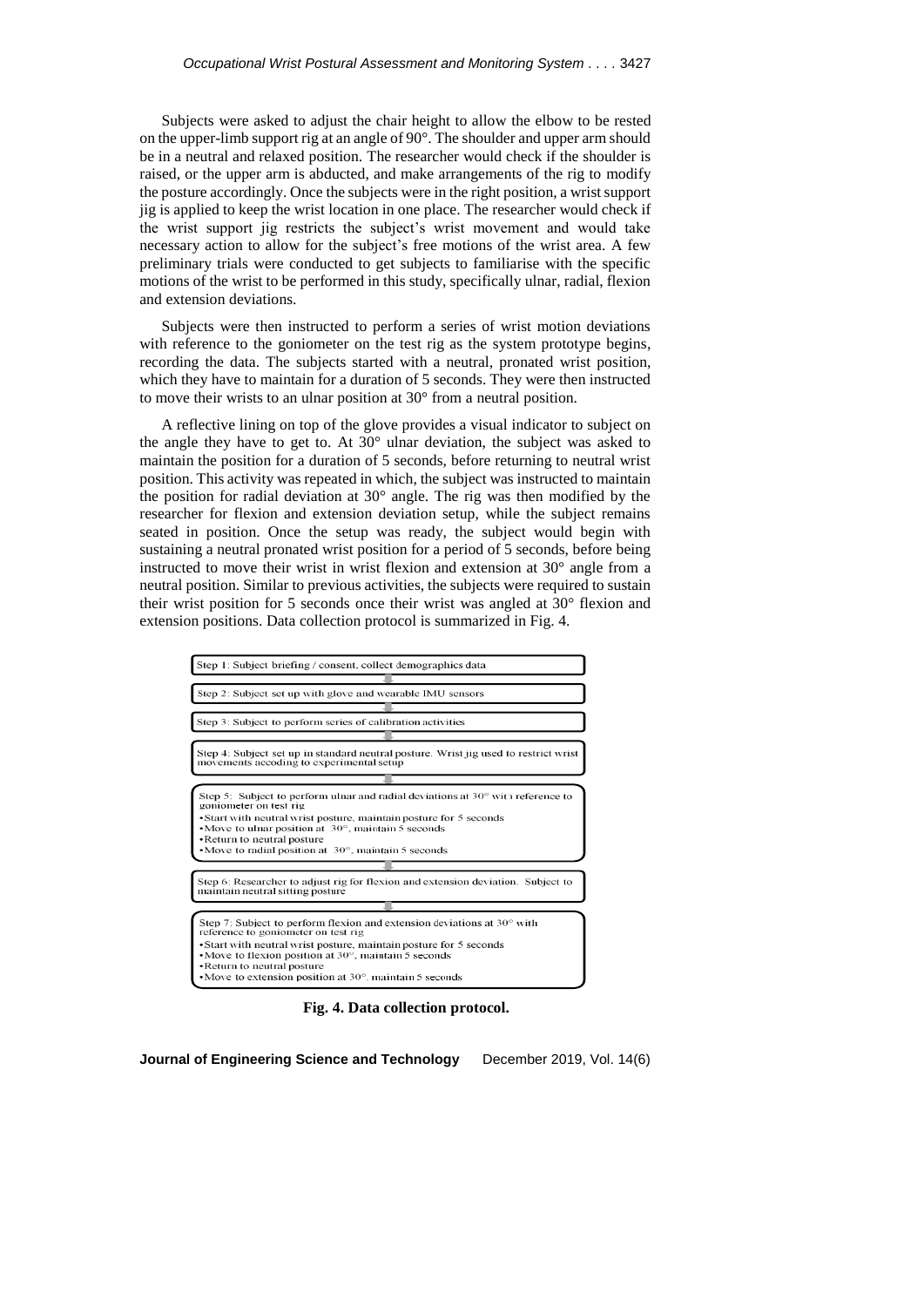### **2.3.3. Data processing and analysis procedure**

The raw BVH data from IMUs were run through the BVH reader software, and frameby-frame wrist data were extracted into a text file. Microsoft Office Excel 2016 was used to plot the data to visualize wrist motion angles at ulnar, radial, flexion and extension deviations. As subjects sustained their posture deviated at 30° while performing each of the wrist motions, the average value of data angles for 5 seconds duration recorded was calculated for comparison purpose. Statistical analysis was conducted using SPSS software. Distribution of data was checked using a normality test. Descriptive statistical analysis was conducted to get an overview of differences between subjects' wrist angle data captured through goniometer and system reading. Outliers were identified using boxplot. T-test analysis comparing wrist angle datasets from system and goniometer were conducted to evaluate differences in wrist angle values.

## **3. Results**

## **3.1. System prototype development**

The developed system prototype allows tracking of wrist postural angle data through a wearable glove with IMU sensors. The system prototype starts with a series of calibration activities, and inputs of demographic information of the assessed user through a GUI. The assessed user will be asked to perform a series of maximum voluntary ROM on wrist ulnar, radial, flexion and extension deviations as a benchmarked data. The system will save these maximum wrist postural angle values in a baseline database. After the benchmarking process, the system prototype is ready to be used to capture real-time wrist postural behaviour data. Through performing or simulating the actual task, the system prototype will extract real-time wrist angles in ulnar or radial, and flexion or extension positions. The captured wrist angle data will be normalized to the benchmarked maximum wrist range of motion data. Visualisation of human hand motion can be viewed through the custom-developed system Graphical User Interface (GUI). Another GUI provides a graphical visualization of wrist postural angles over the recording period. The graphical visualization of the wrist postural patterns, as shown in Fig. 5 can be exported out of the system for references. Monitoring of wrist postural behaviour at work can be conducted through a periodic application of the system prototype over a period.



**Fig. 5. Visualization of hand motion and wrist postural angle data from the system prototype.**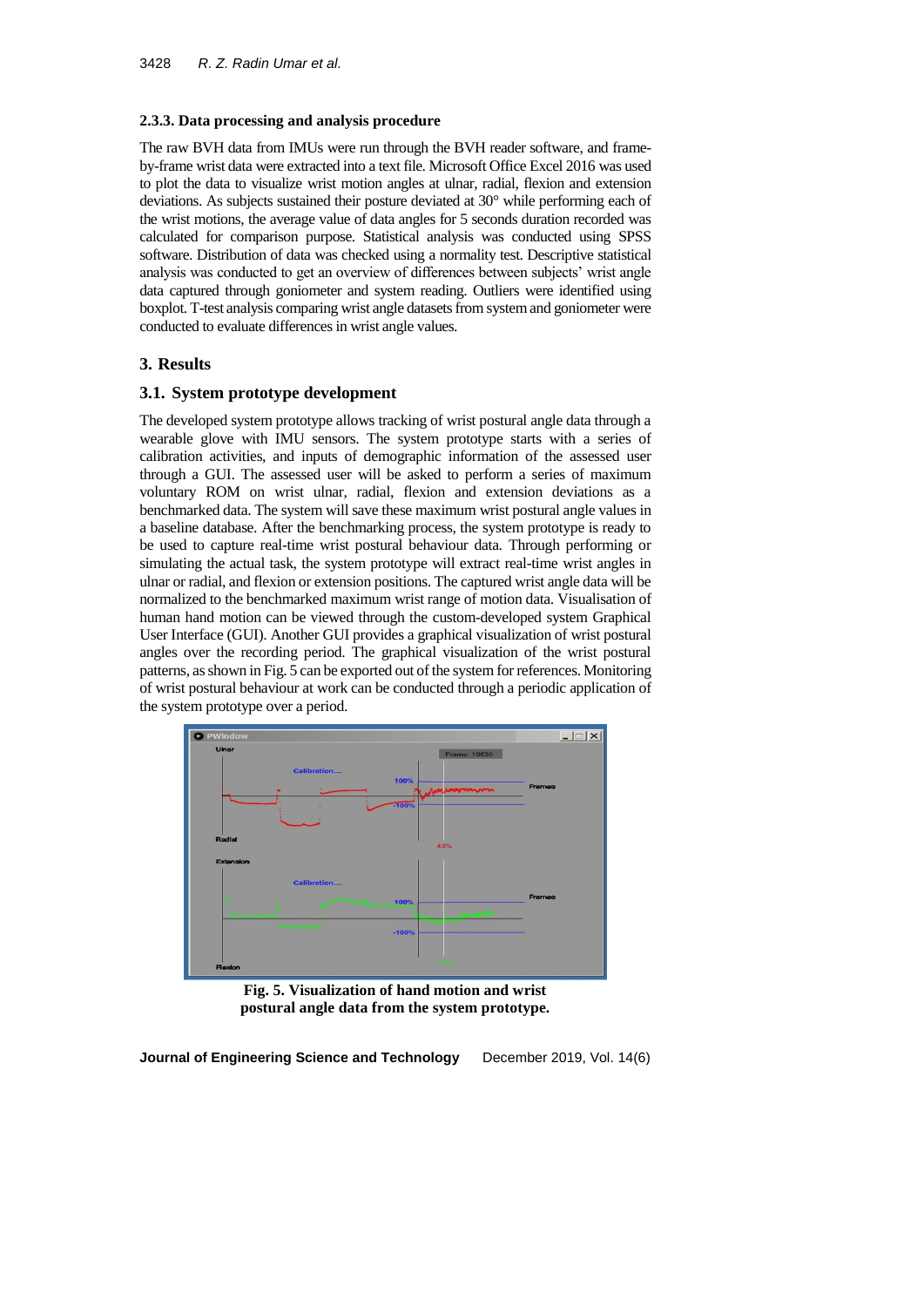### **3.2. System prototype preliminary validation**

A total of 32 subjects' data were recorded comparing four wrist motions at a specified angle of 30° with reference to goniometer readings. However, data from one subject was eliminated from the analysis due to the inconsistency in readings of the recorded data from the system. The tabulated data from this specific subject also showed extreme outliers when compared to data from other subjects. Thus, the analysis will only involve data from 31 subjects.

Examples of comparisons based on goniometer and system readings for flexion, extension, ulnar and radial deviations from subject S09 are shown in Figs. 6 and 7. The sample demonstrated that the system readings for flexion, extension, ulnar and radial deviations are close to  $30^{\circ}$  angle, which is comparable to  $30^{\circ}$  angle reading from goniometer. In general, the wrist angle data captured by the system were similar to goniometer readings, across all 31 subjects.

Descriptive statistics tabulated in Table 1 shows the comparison reading values between goniometer and system prototype methods. Comparing to wrist positions of ulnar, radial, flexion and extension deviations at  $30^{\circ}$  angle using goniometer, the mean wrist angle captured by the system across all 31 subjects were  $29.83^{\circ}$  (*SD* = 1.19°), 30.16° (*SD* = 0.91°), 30.19° (*SD* = 1.24°), and 29.85° (*SD* = 1.22°) respectively. The results indicate comparable reading values between goniometer and system prototype methods.

It should be noted that normality checking was conducted on the dataset. The histogram on the distribution of flexion dataset shows a slight skew to the left, as shown in Fig. 8. Radial's distribution also has a slight negative skew, while extension and ulnar are having a normal distribution. Quantile-quantile (Q-Q) plot was also generated from the dataset. Data points of flexion generally fall close to the normal line, as shown in Fig. 8, while data points of extension, ulnar and radial generally fall mostly on the normal line.



**Fig. 6. Sample of flexion and extension readings by goniometer and the system for S09.**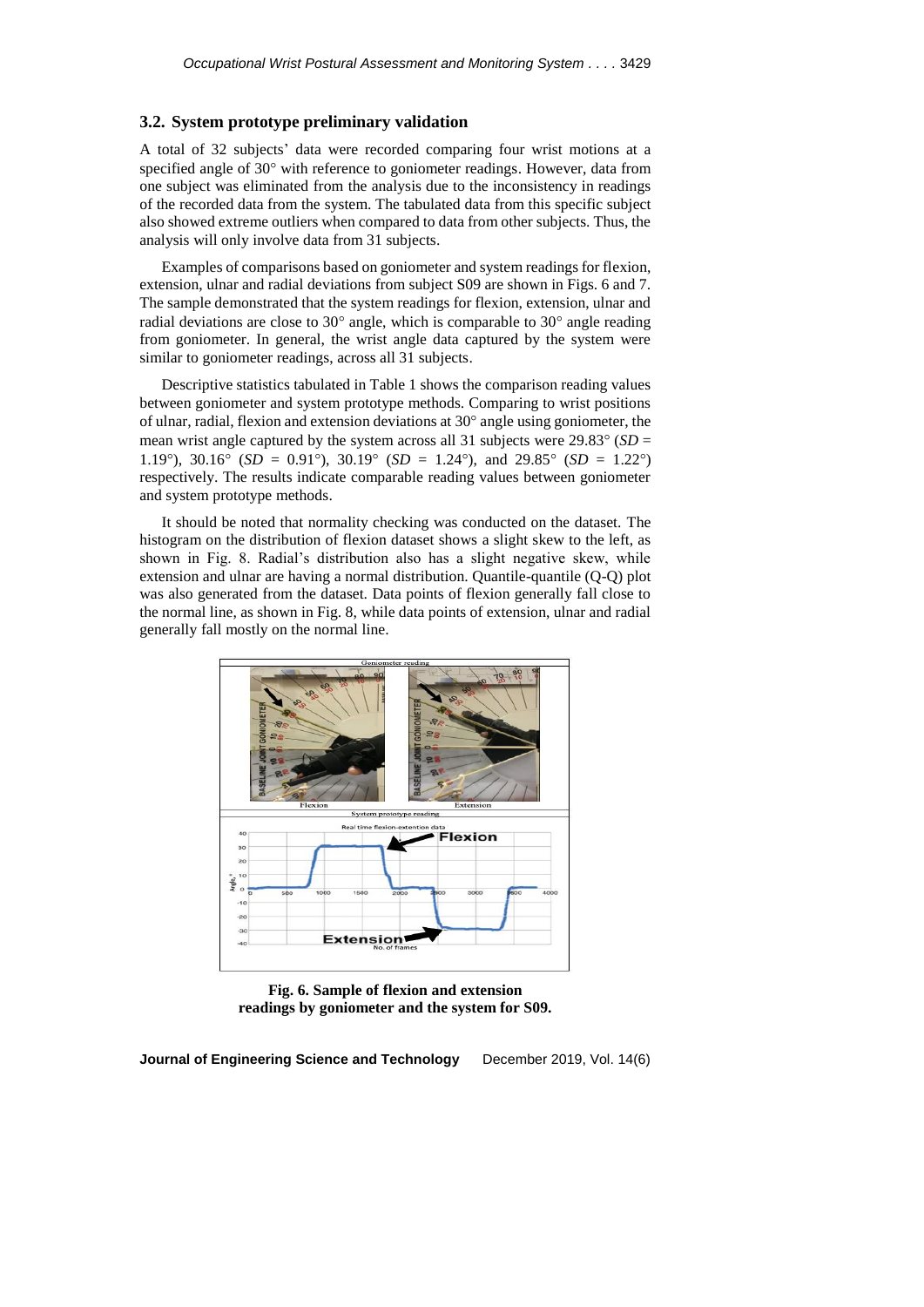

**Fig. 7. Sample of ulnar and radial readings by goniometer and system for S09.**



**Fig. 8. A sample of histogram and normal Q-Q plot for wrist flexion data.**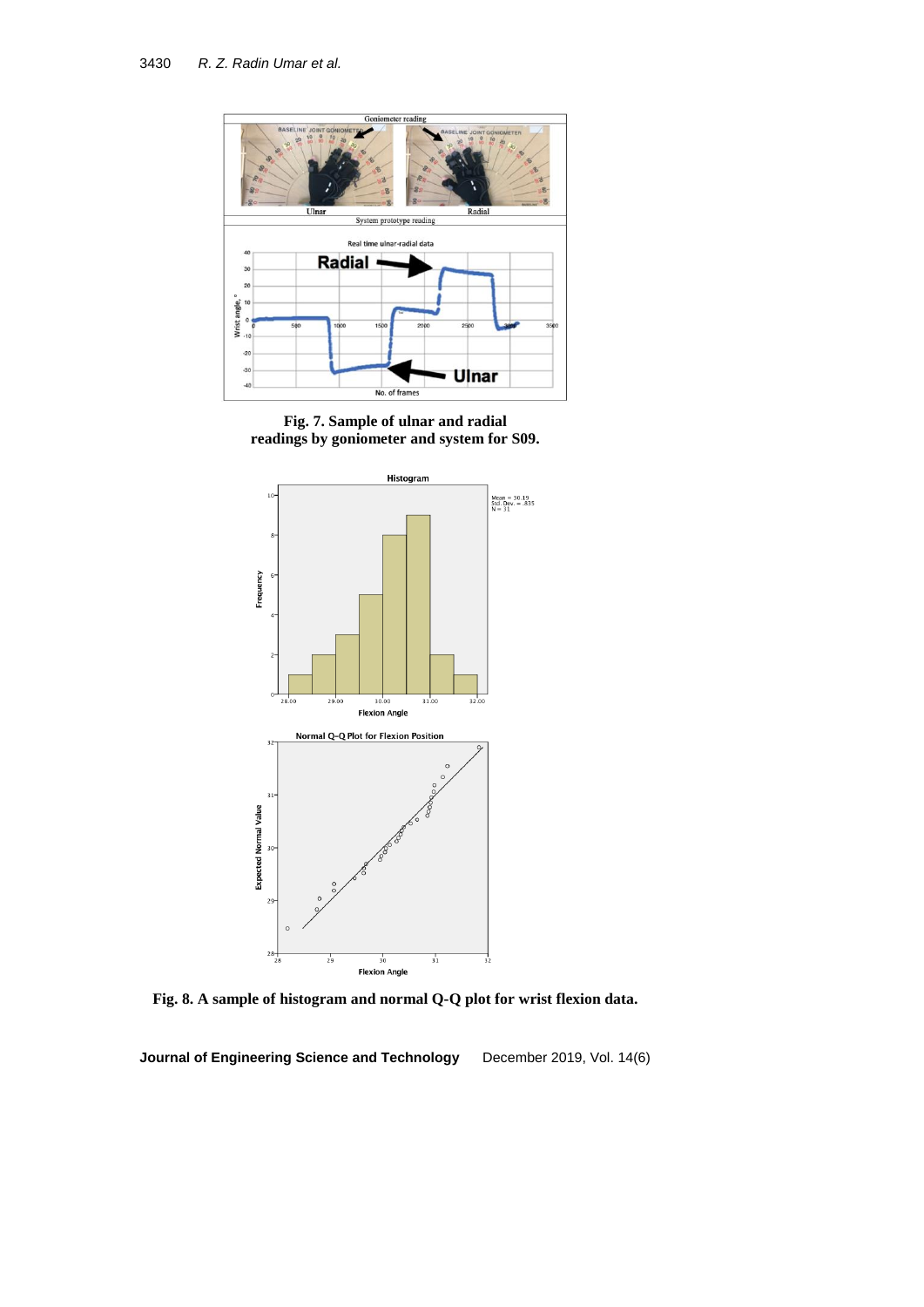|                              |       | Wrist postural angle ( <sup>o</sup> ) reading from system prototype,<br>compared to 30° reading from goniometer, $n = 31$ |                |                  |
|------------------------------|-------|---------------------------------------------------------------------------------------------------------------------------|----------------|------------------|
|                              | Ulnar | Radial                                                                                                                    | <b>Flexion</b> | <b>Extension</b> |
| Mean                         | 29.83 | 30.16                                                                                                                     | 30.19          | 29.85            |
| <b>Standard</b><br>deviation | 1.19  | 0.91                                                                                                                      | 1.24           | 1.22             |
| <b>Variance</b>              | 1.41  | 0.82                                                                                                                      | 1.55           | 1.49             |
| <b>Minimum</b>               | 27.32 | 27.55                                                                                                                     | 28.18          | 27.71            |
| <b>Maximum</b>               | 32.07 | 31.92                                                                                                                     | 31.83          | 31.99            |

**Table 1. Descriptive statistics of wrist postural angle () deviation from system prototype, as compared to 30 reading from goniometer.**

In testing the assumption of normality, as tabulated in Table 2, Shapiro-Wilks test with the alpha value of 0.05 was taken to be compared with the significant value of the four wrist motions. The results demonstrate that the dataset of the four wrist motions readings from the system prototype does not show a significant departure from a normal distribution. As such, the data can be assumed to be normal.

Boxplot for flexion and extension (Fig. 9) are symmetrical, this means that the angles of the subjects fall equally in the range between  $27.3^{\circ}$  to  $32.1^{\circ}$  for ulnar and 27.6 $\degree$  to 31.9 $\degree$  for radial. Subjects' result for flexion is in the range of 28.2 $\degree$  to 31.8 $\degree$ whereas extension is in the range of  $27.7^\circ$  to  $32.0^\circ$ .

In the comparison of mean between the system prototype and goniometer readings using a one-sample test, the dataset from the system prototype were tested with a test value of  $30^{\circ}$  angle. Overall, the results from one sample t-test across 31 subjects indicate no statistically significant differences between the system prototype and goniometer readings at alpha level 0.05 (p-value > 0.05). Result of one sample t-test for all the four wrist motions is presented in Table 3.

**Table 2. Test of normality for four wrist motions**  $(n = 31)$ **.** 

|                  |      | Shapiro-wilk |                         |
|------------------|------|--------------|-------------------------|
|                  |      | df           | <b>Sig</b><br>(p-value) |
| Ulnar            | .970 | 30           | .525                    |
| <b>Radial</b>    | .966 | 30           | .425                    |
| <b>Flexion</b>   | .968 | 30           | .469                    |
| <b>Extension</b> | .973 | 30           | .604                    |

\*Note: *t* is *t-*Statistics, *df* is degree of freedom, *Sig* is Significance value at alpha 0.05

|                  | Test value $=$ 30 |                |                           |                    |                                          |              |
|------------------|-------------------|----------------|---------------------------|--------------------|------------------------------------------|--------------|
|                  |                   | $\mathbf{d}$ f | Sig(2 tails)<br>(p-value) | Mean<br>difference | 95% confidence<br>interval of difference |              |
|                  |                   |                |                           |                    | Lower                                    | <b>Upper</b> |
| <b>Ulnar</b>     | $-0.598$          | 30             | 0.554                     | $-0.13357$         | $-0.5895$                                | 0.3224       |
| Radial           | $-0.690$          | 30             | 0.496                     | $-0.15113$         | $-0.5986$                                | 0.2964       |
| <b>Flexion</b>   | 0.958             | 30             | 0.346                     | 0.15592            | $-0.1766$                                | 0.4885       |
| <b>Extension</b> | $-1.386$          | 30             | 0.176                     | $-0.29501$         | $-0.7298$                                | 0.1398       |

**Table 3. Result of one-sample t-test for the four wrist motions (** $n = 31$ **).** 

Note: *t* is *t-*Statistics, *df* is degree of freedom, *Sig* is Significance value at alpha 0.05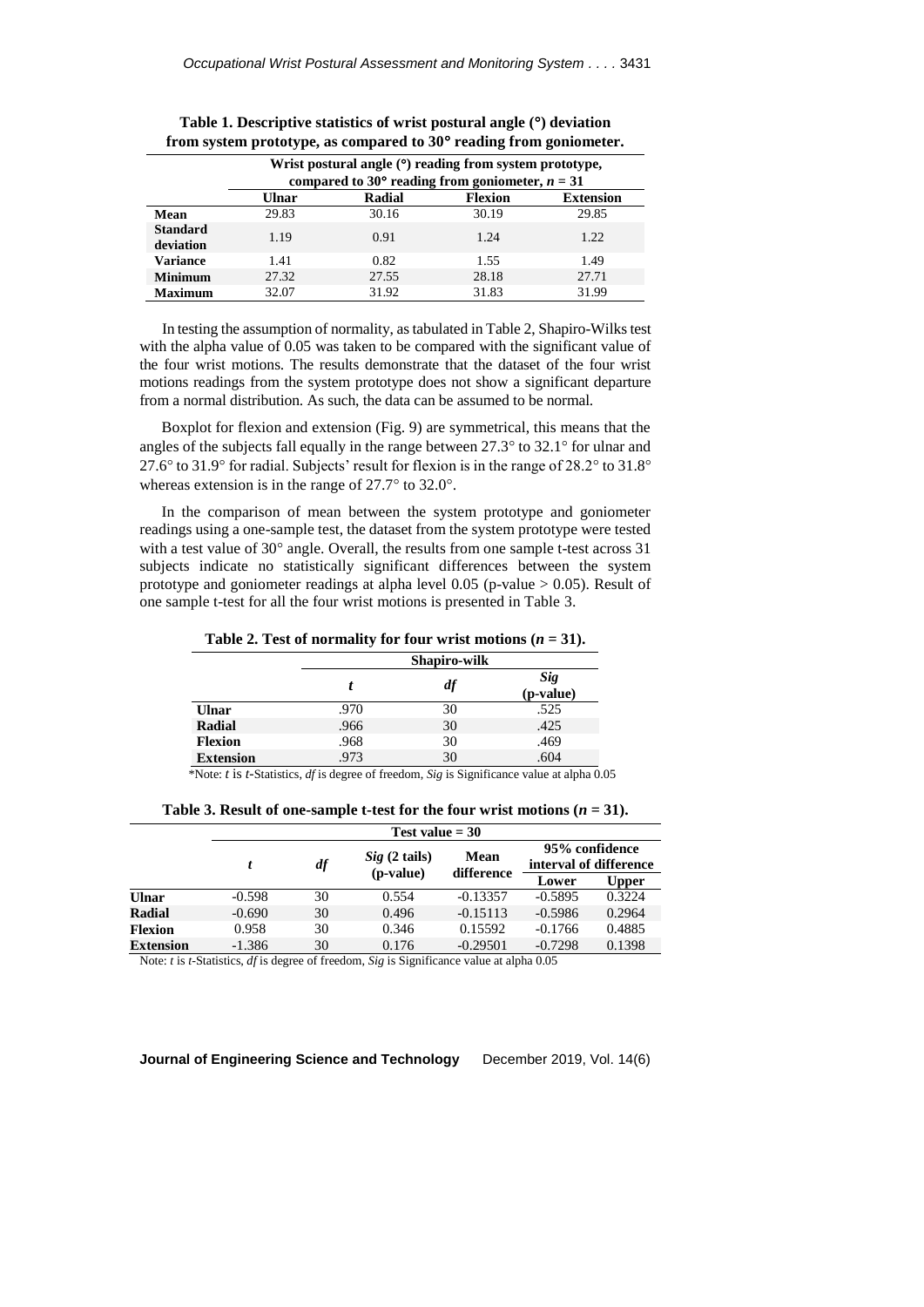

**Fig. 9. Boxplot summarizing data distribution of wrist angle readings in ulnar, radial, flexion and extension positions from system.**

### **4. Discussions**

The current study describes the development and initial validation of a system prototype to capture and assess wrist behaviour at work. The system prototype was developed based upon system architecture created with input from ergonomists. Generally, the ergonomists gave positive feedback on the concept of the proposed system. Among the main concerns from them, including the accuracy and reliability of the system. Across 31 subjects recruited in this study, comparison of wrist angle at 30 between readings from the system prototype and goniometer shows that differences are not statistically significant. This indicates a level of accuracy and reliability from the system, as compared to the traditional method of assessment using standard goniometer. However, as this study uses goniometer as the reference in performing wrist motions, the identification of  $30^{\circ}$  angle for each of the wrist posture performed was based on the researcher and subject's naked eyes. There is a tendency where the subjects' wrist motions would fall slightly above or below the expected angle of  $30^\circ$ . As such, one of the protocols in this validation stage is to have each subject maintain each wrist position for 5 seconds before moving to the next wrist position sequence. This 5-second duration will allow for correction and stability of wrist readings, as a subject may tend to over- or under-shoot the  $30^{\circ}$  mark on the goniometer as they initially reached the mark. Hence, it is possible to have the result's tolerance to be a plus-minus of  $1^{\circ}$  to  $2^{\circ}$  in validating the system in this study.

Accuracy and reliability of the system prototype to capture wrist postural angle are important requirements for the whole premise of the proposed system, whereby the postural angle due to work requirements will be normalized to the maximum voluntary ROM of the subject. The capability of the system prototype to capture the postural angle accurately will allow for assessment at an individual level, potentially contributing to the overall sensitivity of the system prototype. As the misfit between a work requirement and worker happens at a personal level, there is a need to compare the captured data to a personal benchmark. As this system prototype capture wrist postural angle, it is proposed that the benchmark would be the wrist angle at an individual's maximum voluntary ROM condition. This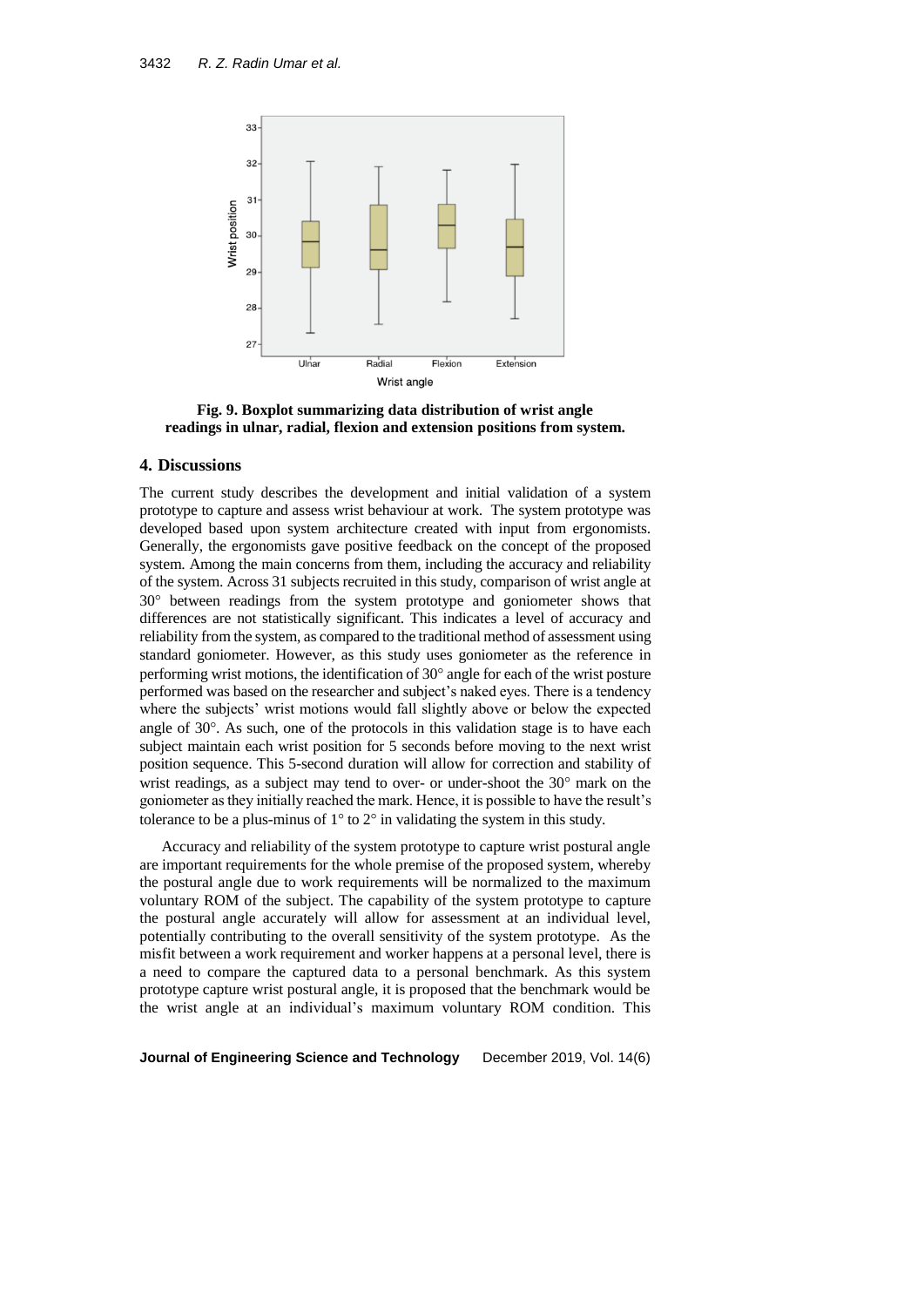concept is inspired by the well-established method of ergonomics assessment to measure physical exertion using electromyography (EMG). Individual's physical exertion can be assessed through normalization of the work requirement exertion against maximum voluntary exertion values [16-18]. There have been few studies that propose capturing postural angle using IMU systems, such as from Li et al. [20], Chen et al. [21], Peppoloni et al [23], Vignais et al. [19], and Yan et al. [24]. However, these studies did not propose to normalize captured data against a benchmark, as proposed in this system prototype.

The angle of slope in the "wrist angle vs. time" graph obtained from the system's generated data provides an indicator for acceleration or deceleration of the wrist. The data trend that shows sharp angle changes over time indicates higher wrist acceleration when moving from one position to another, and vice versa. All subjects generally show sharp incline in their datasets when moving between each wrist positions, indicating accelerated wrist motions. It is expected that those with the onset of wrist related disorders may have lower wrist motion acceleration when changing between wrist positions, indicated by the lower incline of data over time. This information may indirectly provide preliminary information on the health condition of subject's wrist, provided proper protocol has been observed (e.g., standardized instruction for subject to switch to different wrist position on a normal, comfortable pace). This premise can be further explored in a future study comparing between healthy subjects and subjects with onset of MSD symptoms on the wrist region. A comparison study with this system prototype will provide visual data evidence on the wrist acceleration patterns between the two populations of the subject.

Future work would include a comparison between usability testing of the system prototype. In the current system, two graphs (ulnar vs. radial, and flexion vs. extension) of wrist postural angle were simultaneously generated to provide a visual overview of wrist postural behaviours over time. Current graphical user interface (GUI) design requires the system prototype user to look at the two graphs simultaneously to determine if the subject is in ulnar or radial position, in combination with flexion or extension position, at a specific time frame. Other studies by as Yan et al. [24] uses only one graph with multiple colours indicating the postural angle data from the different axis. The design of GUI to assist interpretation of data requires further in-depth usability study. In addition to the wrist postural data being displayed, the current GUI design also displays lines representing a maximum degree of voluntary ROM at ulnar, radial, flexion and extension positions. The system prototype user can get an overview of the relative relationships between postural wrist angle at work and maximum personalized value through the patterns generated by the graphs.

Further validation of the system will include field studies to compare between the assessment results of the developed system prototype with other wrist postural assessment tools such as Strain Index [25] and ACGIH-HAL [26]. A comparison study will allow a better quantification of the advantages and disadvantages of the proposed system prototype compared to other established wrist assessment tools used by ergonomists and industrial practitioners. Future study should also include a wider range of subject populations, such as elderly or individuals with preexisting wrist issues. In addition, feedback on the comparison outcomes, as well as additional inputs from ergonomists and industrial practitioners will be sought as part of the validation process.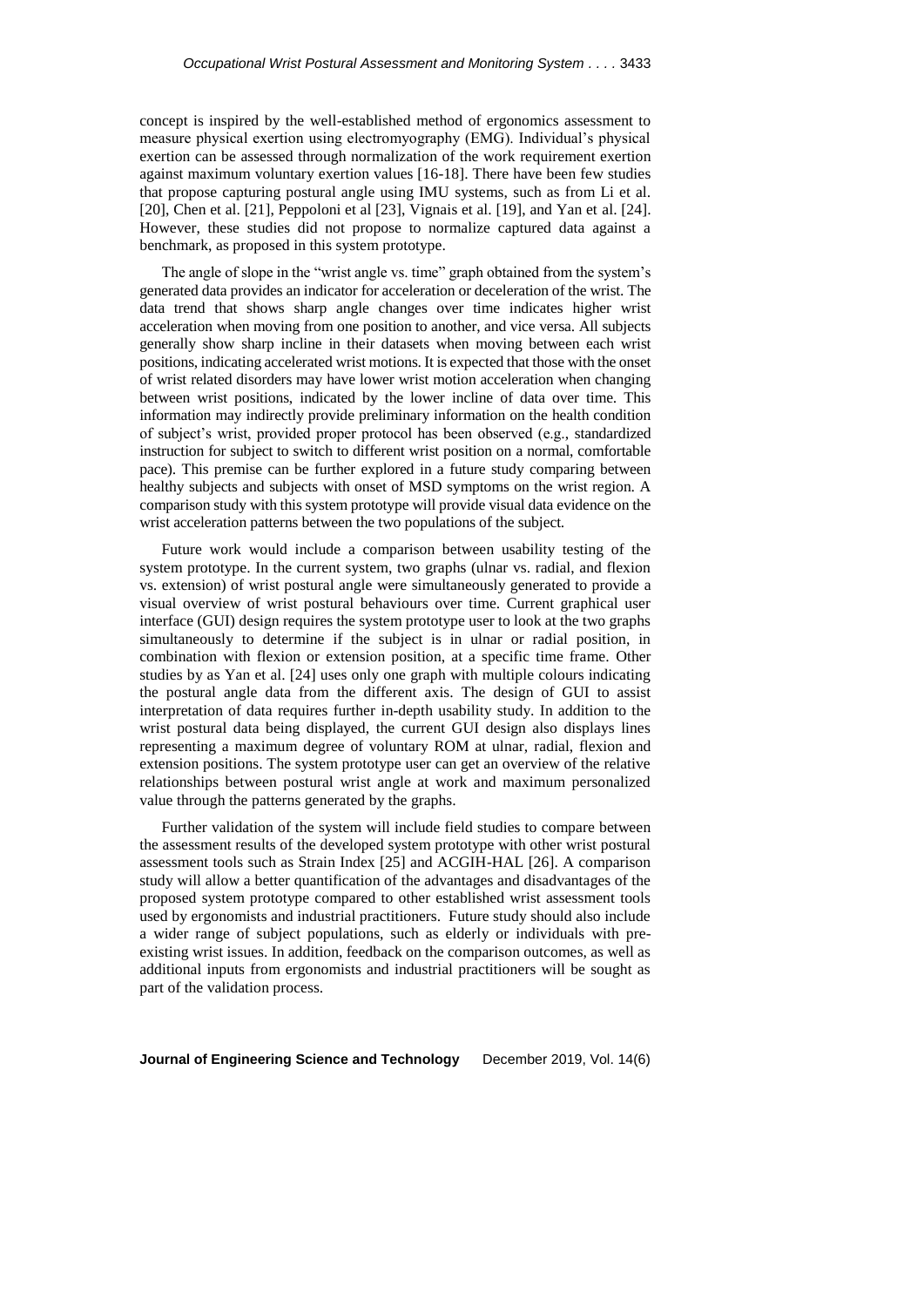# **5. Conclusions**

In summary, the prototype system developed in this study has shown some degree of reliability and accuracy in detecting wrist postural angles, as being compared to readings from goniometer. Across ulnar, radial, flexion, and extension wrist positions, the dataset shows normality values in all positions (p-value  $> 0.05$  for Shapiro Wilk), even with relatively small sample size. In addition, the data from the system prototype also showed a level of accuracy when comparing against traditional goniometer values on all wrist positions tested (p-value > 0.05 for *t*-test). The detection of real-time wrist postural angles would provide a tool for safety practitioners, engineers, and managers to assess and monitor wrist postural behaviours at work. Quantifying poor wrist postural behaviours may provide evidence that can become a basis for ergonomics intervention or improvement initiatives. It is expected that this research endeavour bridges gap between academic research and practice. The developed prototype shows early promises of a system that may eventually assist industrial practitioners to perform an ergonomic evaluation, and ultimately improving the overall occupational safety and health of workers.

## **Acknowledgements**

The authors are grateful to the Malaysian Government, Universiti Teknikal Malaysia Melaka (UTeM) for supporting this study. This study is funded by the UTeM Seed Money Grant (PJP/2016/FKP-AMC/S01501).

### **Nomenclatures**

| df<br>M<br>$\boldsymbol{n}$<br>Sig<br>t | Degree of freedom<br>Mean<br>Number of subjects<br>Significance<br><b>Statistics</b> |
|-----------------------------------------|--------------------------------------------------------------------------------------|
| <b>Abbreviations</b>                    |                                                                                      |
| ACGIH-                                  | American Conference of Governmental Industrial Hygienists -                          |
| <b>HAL</b>                              | Hand Activity Level                                                                  |
| <b>BLS</b>                              | <b>Bureau of Labour Statistics</b>                                                   |
| <b>BVH</b>                              | <b>Biovision Hierarchy</b>                                                           |
| CI                                      | Confidence Interval                                                                  |
| <b>CTS</b>                              | Carpal Tunnel Syndrome                                                               |
| EMG                                     | Electromyography                                                                     |
| GUI                                     | Graphical User Interface                                                             |
| <b>IHMS</b>                             | <b>Intelligent Health Monitoring System</b>                                          |
| ПОТ                                     | Industrial Internet of Things                                                        |
| IMU                                     | Inertia Measurement Unit                                                             |
| <b>IOT</b>                              | Internet of Things                                                                   |
| IT                                      | <b>Information Technology</b>                                                        |
| <b>MEMs</b>                             | Microelectromechanical systems                                                       |
| <b>MSD</b>                              | Musculoskeletal Disorder                                                             |
| Q-Q                                     | Quantile-Quantile                                                                    |
| ROM                                     | Range of Motion                                                                      |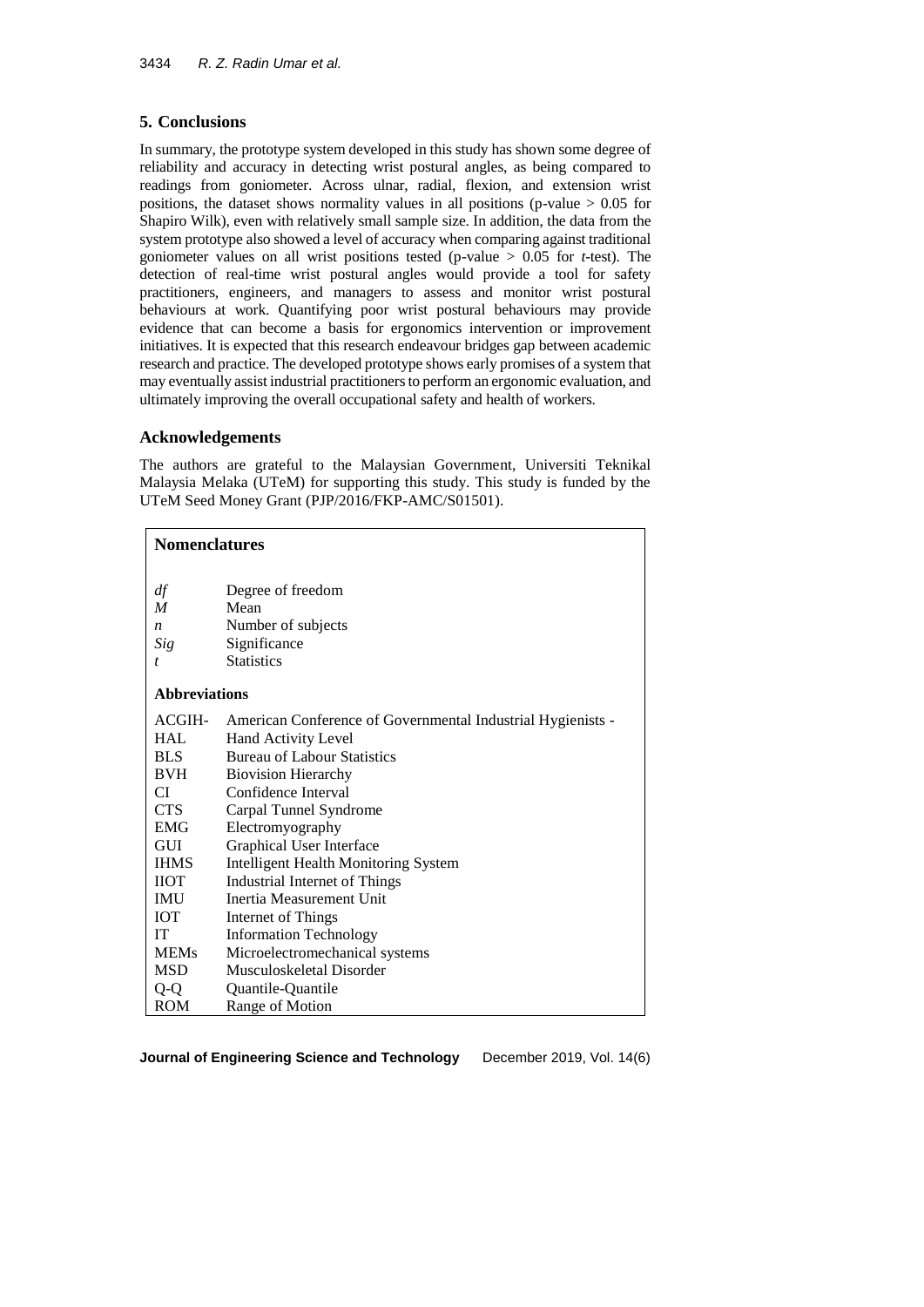| RULA        | Rapid Upper Limb Assessment                |
|-------------|--------------------------------------------|
| l SD        | <b>Standard Deviation</b>                  |
| <b>SPSS</b> | Statistical Package for the Social Science |

### **References**

- 1. Bureau of Labor Statistics. (2015). Nonfatal occupational injuries and illnesses requiring days away from work, 2015. Retrieved June 6, 2018, from https://www.bls.gov/news.release/osh2.nr0.htm.
- 2. Jackson, R.; Beckman, J.; Frederick, M.; Musolin, K.; and Harrison, R. (2018). Rates of carpal tunnel syndrome in a state workers' compensation information system, by industry and occupation – California, 2007-2014. *Mobidity and Mortality Weekly Report,* 67(39), 1094-1097.
- 3. Marcum, J.; and Adams, D. (2017). Work-related musculoskeletal disorder surveillance using the Washington state workers' compensation system: Recent declines and patterns by industry, 1999-2013. *American Journal of Industrial Medicine*, 60(5), 457-471.
- 4. Pourmemari, M.H.; Heliovaara, M.; Viikari-Juntura, E.; and Shiri, R. (2018). Carpal tunnel release: Lifetime prevalence, annual incidence, and risk factors. *Muscle & Nerve*, 58(4), 497-502.
- 5. Rempel, D.M.; Keir, P.J.; and Bach, J.M. (2008). Effect of wrist posture on carpal tunnel pressure while typing. *Journal of Orthopaedic Research*, 26(9), 1269-1273.
- 6. Tao, F.; Cheng, J.; and Qi, Q. (2018). IIHub: An industrial internet-of-things hub towards smart manufacturing based on cyber-physical system. *IEEE Transactions on Industrial Informatics*, 14(5), 2271-2280.
- 7. Xu, L.D.; Xu, E.L.; and Li, L. (2018). Industry 4.0: State of the art and future trends. *International Journal of Production Research,* 56(8), 2941-2962.
- 8. Jeschke, S.; Brecher, C.; Meisen, T.; Özdemir, D.; and Eschert, T. (2017). Industrial internet of things and cyber manufacturing systems. *Industrial Internet of Things,* 3-19.
- 9. Zang, W.; Miao, F.; Gravina, R.; Sun, F; Fortino, G.; and Li, Y. (2019). CMDPbased intelligent transmission for wireless body area network in health monitoring. *Neural Computing and Applications,* 1-9.
- 10. Xu, Y.; Ji, Y.; Deng, F.; Huang, H.; Hao, Q.; and Bao Y. (2018). Wireless distributed wearable health monitoring system. *Proceedings of the Chinese Automation Congress (CAC).* Xi'an, China*,* 3823-3828.
- 11. Munoz-Organero, M. (2018). Editorial for the special issue "personal health and wellbeing intelligent systems based on wearable and mobile technologies. *Technologies,* 6(1), 2 pages.
- 12. Dias, D.; and Cunha, J.P.S. (2018). Wearable health devices vital sign monitoring, systems and technologies. *Sensors,* 18(8), 28 pages.
- 13. Moore, J.S.; and Garg, A. (1995). The strain index: A proposed method to analyze jobs for risk of distal upper extremity disorders. *American Industrial Hygiene Association Journal,* 56(5), 443-458.